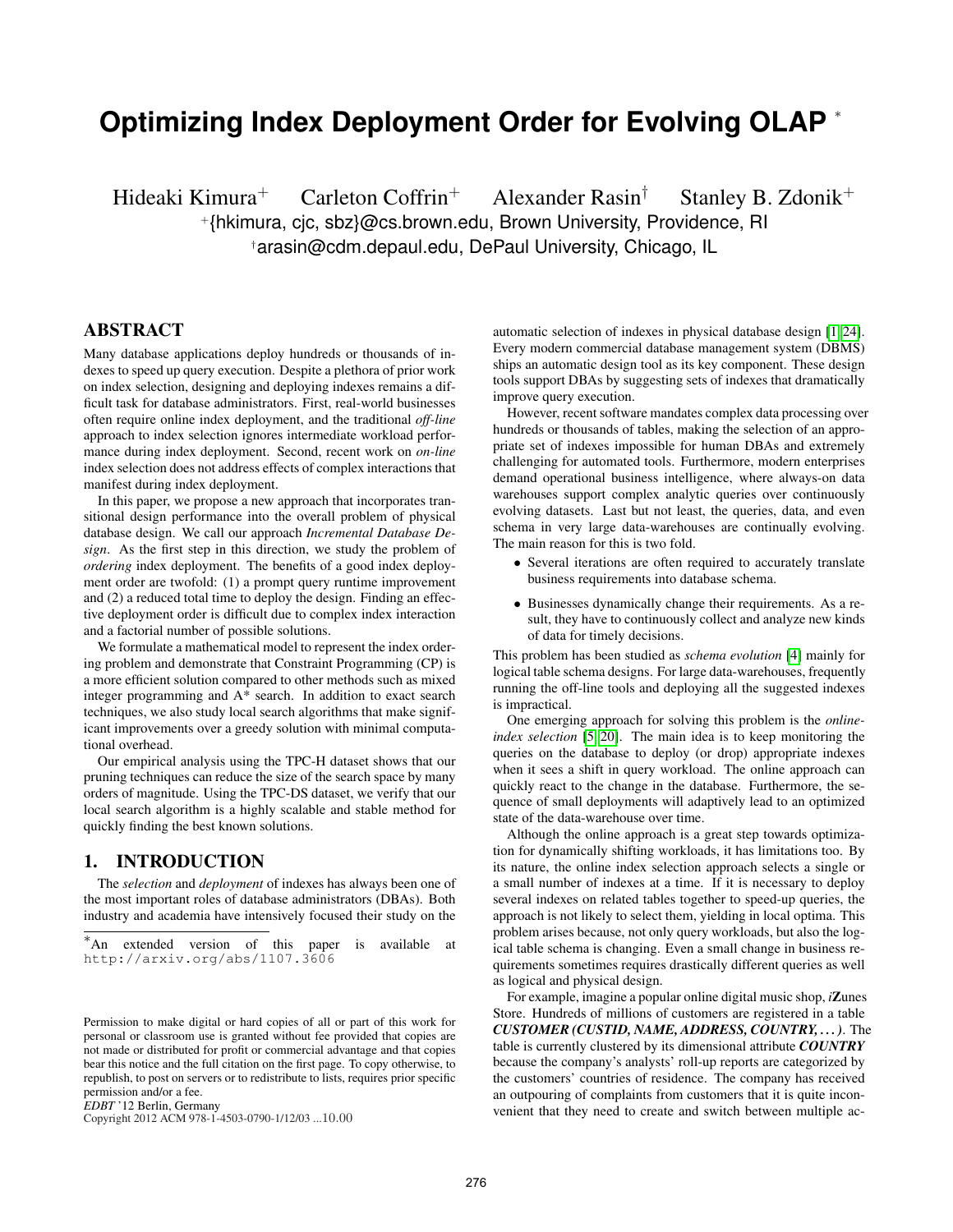counts to buy music from localized versions of iZunes Store in different countries. Thus, the company decided to tie each customer to multiple countries. To accomodate this small change, the logical database schema evolved to add a new *n:n* table

#### *CUST\_COUNTRIES(CUSTID, COUNTRY)*, eliminating *COUN-TRY* from *CUSTOMER*.

This schema change requires the analysts to modify many, perhaps all, of their reports. Moreover, with regard to the physical schema, all clustered and secondary indexes on *CUSTOMER* must be drastically re-designed, as well as the materialized views joining the table with related dimensions.

An online index approach cannot capture the impact of such a change. The common approach in online index selection is to precompute a set of potentially beneficial indexes and only re-evaluate their benefits for given representative queries [\[5,](#page-11-3) [20\]](#page-11-4). This method does not work well in the aforementioned situation because an entirely different set of indexes must be considered.

Further, their selection algorithm often does not consider complex interactions between indexes. To process complex multi-join analytic queries, it is often required to deploy more than 10 indexes simultaneously. There are also interactions that speed-up index creation, which require optimizing the *order* of index deployment studied in this paper. Exploiting the complex index interactions requires a detailed analysis over millions of queries and thousands of candidate indexes, which is impossible in on-line design tools.

The root problem is that their selection algorithm must be as low-overhead as possible in order to continuously monitor query workloads and quickly react to a shift of workload.

# 1.1 Incremental Database Design



#### <span id="page-1-0"></span>Figure 1: Incremental Database Design

Motivated by the observations above, we have started exploring a new approach positioned between the two extremes; off-line and on-line as illustrated in Figure [1.](#page-1-0) Our target is a very large datawarehouse which needs a drastic change in its physical design. It will frequently need design changes, so it is necessary to consider not only the query runtime but the deployment time of suggested indexes to incrementally evolve along with the business requirement. On the other hand, the change is relatively less frequent (e.g., a week) than what on-line index approach is targeting (e.g., minutes or hours). This allows us to employ more sophisticated analysis on the choice of indexes and their deployment schedule.

We call this new type of database design tool as *Incremental Database Design* (IDD) and are studying its requirements, design and implementation as a long term project.

One interesting use case of IDD is the real-time recovery. Nowadays, it is becoming common to deploy a large data-warehouse over a number of commodity machines. In such a system, a node failure necessitates recovering the part of indexes and materialized views stored in the node. In this case, the DBA can use an IDD tool to complement the performance degradation because of the lack of indexes as soon as possible.

The first challenge towards this direction, which this paper mainly



#### <span id="page-1-1"></span>Figure 2: Index Deployment Orders: Good vs. Bad

studies, is how to schedule the deployment of indexes to quickly complete the deployment or achieve the majority of query speedups. As mentioned at the beginning of this section, the *deployment* of indexes is an important aspect of database maintenance. Deploying indexes is a very costly operation and DBAs give it as much care and attention as possible. It consumes immense hardware resources and takes a long time to complete on large tables.

Moreover, it is likely that a database requires hundreds of indexes to be deployed due to the growing number and complexity of queries and schema. For example, a database designer built in a commercial DBMS suggested 148 indexes for the TPC-DS benchmark which took more than 24 hours to be deployed in the DBMS even with the smallest (Scale-100) instance.

### 1.2 Index Deployment Order

We observed that during the long process of deploying many indexes over large databases, the order (sequence) of index deployment has two significant impacts on user benefits, illustrated in Figure [2.](#page-1-1) First, a good order achieves prompt query runtime improvements by deploying indexes that yield greater query speed-ups in early steps. For example, an index that is useful for many queries should be created first.

Second, a good order reduces the deployment time by allowing indexes to utilize previously built indexes to speed up their deployment. For instance, the index  $i_1$  (LANG, REGION) should be made *after* the wider index  $i_2$  (LANG, AGE, REGION) to allow building from the index, not the table. We observe in the TPC-DS case that a good deployment order can reduce the build cost of an index up to 80% and the entire deployment time as much as 20%.

Despite the potential benefits, obtaining the optimal index order is challenging. Unlike typical job sequencing problems [\[3\]](#page-11-5), both the benefit and the build cost of an index are dependent on the previously built indexes because of index interactions. These database specific properties make the problem non-linear and much harder to solve. Also, as there are  $n!$  orderings of  $n$  indexes, a trivial exhaustive search is intractable, even for small problems.

One prevalent approach for optimization problems is to quickly choose a solution by a greedy heuristic. However, the quality of a greedy approach can vary from problem to problem and has no quality guarantee. Another popular approach is to employ exact search algorithms such as A\* or mixed integer programming (MIP) using the branch-bound (BB) method to prune the search space. However, the non-linear properties of the index interactions yield poor linear relaxations for the BB method and both MIP and A\* degenerate to an exhaustive search without pruning.

### 2. OVERVIEW

In this paper, we formally define the ordering problem as a mathematical model and propose several pruning techniques not based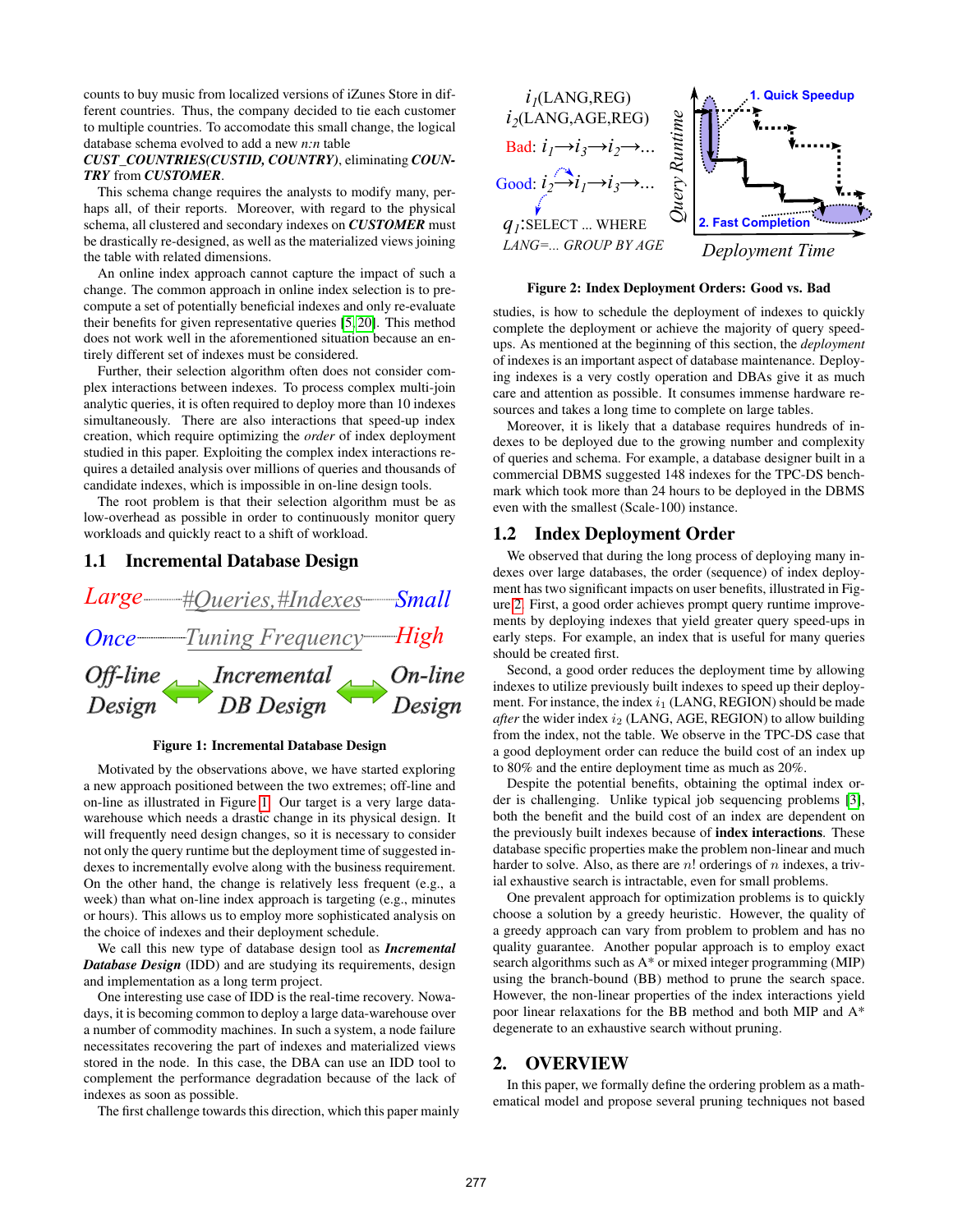on linear relaxation but on the combinatorial properties of the problem. We show that these problem specific combinatorial properties can reduce the size of the search space by many orders of magnitude. We solve the problem using several techniques including, Constraint Programming (CP) and MIP, and show that this kind of problem is easiest to model and has better performance in a CP framework. We then extend the CP model using local search methods to get high quality solutions very quickly for larger problems. We evaluate several local search methods and devise a variable neighborhood search (VNS) method building on our CP model that is highly scalable and stable.



<span id="page-2-0"></span>Figure 3: Solution Overview

Figure [3](#page-2-0) gives an overview of our CP-based solution for the index ordering problem. Given a query workload, we first run a physical database design tool to obtain a set of suggested indexes. Then, we analyze the indexes. To avoid actually creating indexes, we use *what-if* [\[7\]](#page-11-6) interface of the DBMS to hypothetically create each index and evaluate its benefits using the query optimizer. The result is a matrix which stores the benefits and creation costs of all indexes as well as the interactions between them. When formulating this matrix as CP code, we also derive additional constraints to speed up the CP solver. The CP/LNS engine then solves the problem and produces the optimized index deployment order.

To explain each piece of the solution, this paper is organized as follows. Section [3](#page-2-1) reviews the related work. Section [4](#page-3-0) formally defines the problem of index deployment. Section [5](#page-5-0) provides several techniques to efficiently solve the problem. Section [6](#page-7-0) describes our CP model for the problem. Section [7](#page-7-1) extends the CP model with local search to solve larger problems. Section [8](#page-8-0) reports the experimental results and Section [9](#page-11-7) concludes this paper and discusses our next step towards incremental database design based on this work. In summary, our contributions are:

- Vision of incremental database design
- A formal description of the index deployment order problem
- Problem specific properties to reduce problem difficulty
- Models and algorithms for Greedy, MIP, CP and Local Search
- Analysis of various solution techniques and solvers
- Empirical analysis on TPC-H and TPC-DS.

To the best of our knowledge, this work is the first to study CP methods in the context of physical database design despite its significant potential as an accurate and scalable design method.

# <span id="page-2-1"></span>3. RELATED WORK

### 3.1 Physical Database Design

Because of the complexity of query workloads and database mechanics, no human database administrator (DBA) can efficiently select a set of database objects (e.g., indexes) subject to resource constraints (e.g., storage size) to improve query performance. Hence, significant research effort has been made both in academia and in industry to automate the task of physical database design [\[8,](#page-11-8) [24\]](#page-11-1).

The AutoAdmin project [\[1\]](#page-11-0) pioneered this field by implementing the *what-if* method [\[7,](#page-11-6) [10\]](#page-11-9) which creates a set of potentially beneficial indexes as hypothetical indexes to evaluate their expected benefit by the database's query optimizer.

Once the benefits of each index are evaluated, the problem of database design is essentially a boolean knapsack problem, which is NP-hard. The database community has tried various approaches to solve this problem. The most common approach is to use greedy heuristics based on the benefit of indexes [\[8\]](#page-11-8) or on their density [\[24\]](#page-11-1) (benefit divided by size). However, a greedy algorithm is not assured to be optimal and could be arbitrarily bad in some cases. Hence, some research has explored the use of exact methods such as mixed integer programming (MIP) [\[17,](#page-11-10) [19\]](#page-11-11) and A\* search [\[13\]](#page-11-12).

Despite the wealth of research in physical database design, the problem of optimizing index deployment order has not been studied closely. Practically all prior work in this field considers both the query workloads and the indexes as a *set*. One exception is [\[2\]](#page-11-13) which considers a query workload as a sequence, but only considers dropping and re-creating existing indexes to reduce maintenance overhead. The work in [\[21\]](#page-11-14) had also considered ordered deployment, but primarily as a way to greedily speed up queries at every step, rather than optimize the overall index deployment sequence. Bruno et al. [\[6\]](#page-11-15) mentioned a type of ordering problem as an unsolved problem, but their objective does not consider prompt query speed-ups. Also, they only suggested to use A\* or Dynamic Programming and did not solve the problem in [\[6\]](#page-11-15).

#### 3.2 Online Index Selection

Schnaitter et al. proposed the COLT framework [\[20\]](#page-11-4) which progressively deploys (or drops) indexes as the current dominant query workload changes. Their approach controls the online tuner overhead through clustering similar queries in the workload and a (userspecified) bound on the number of optimizer calls per tuning iteration. However, their designs are limited to single-column indexes due to the high complexity of the problem. Moreover, to further simplify the problem they assume that the benefit of each candidate index is completely independent. In practice, this is rarely a realistic assumption, particularly when candidate multi-column indexes are considered.

In [\[5\]](#page-11-3), Bruno et al. propose a similar mechanism that tracks newly arriving queries, gathering the potential benefit of hypothetical candidate indexes. Once it appears that the cost of adding a new index is justified by the anticipated query runtime improvement, the new index is introduced into the physical configuration. The algorithm proposed in [\[5\]](#page-11-3) can add several indexes at once, but it does not choose a particular deployment order. It is also aware of possible index interactions, but uses a rudimentary syntactic estimate based on column overlap between indexes (again, due to high problem complexity and potential algorithm overhead).

The work in [\[21\]](#page-11-14) presented a framework for detecting and evaluating the relative degree of index interaction as it affects query performance. The authors have suggested using a visualization mechanism to assist the DBA decisions by identifying which of the candidate indexes have strong interactions. They have furthermore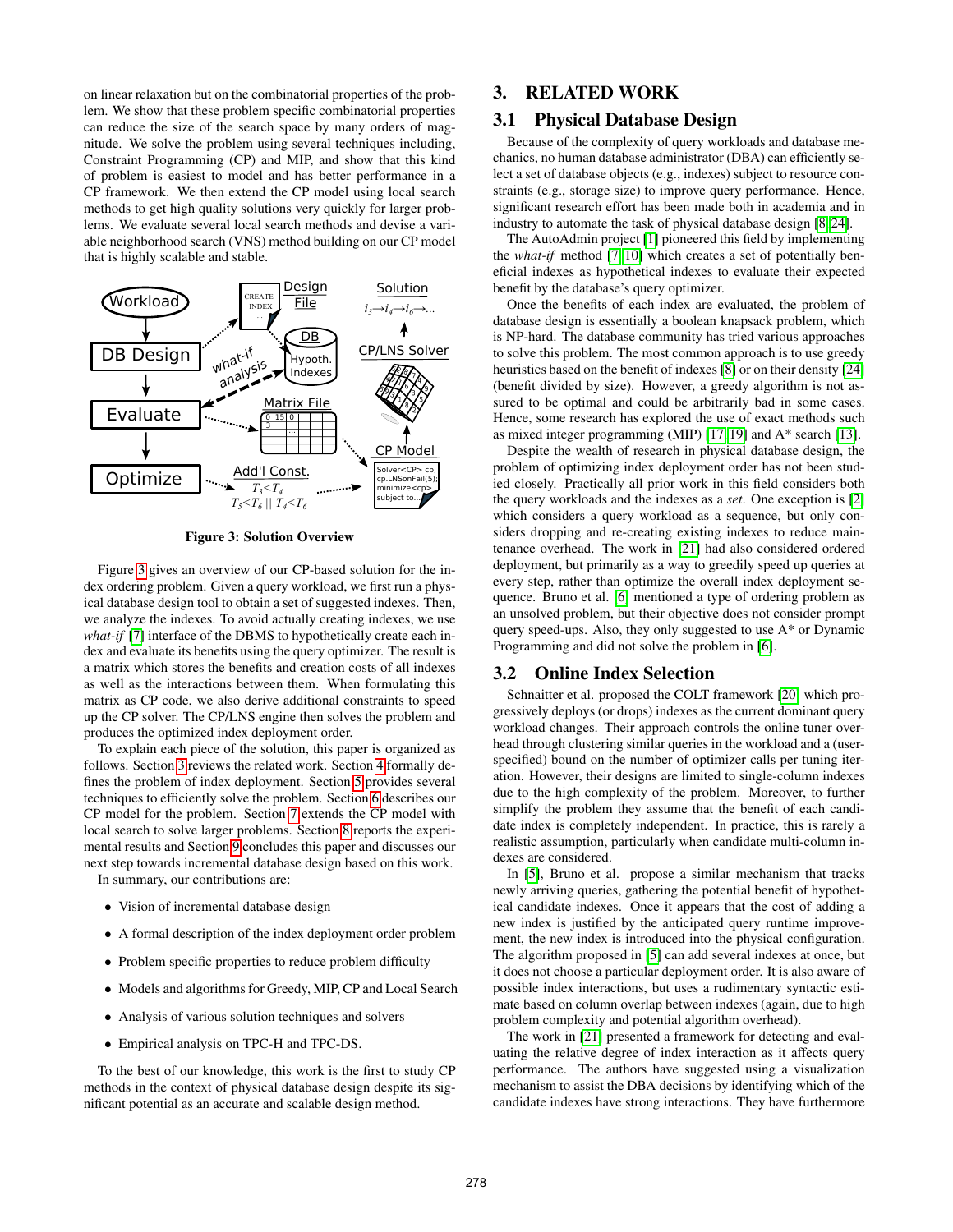proposed an index deployment utility function that is very similar to the one we describe in Section [4.1.](#page-3-1) However, their solution to index deployment problem is ultimately a greedy selection of indexes from the set chosen by the DBA. Although they propose using dynamic programming to achieve a better deployment ordering, that approach has a number of shortcomings, such as failing to account for the cost to build each index and the way index interaction affects this cost.

Although some have explored the problem of index benefit interaction [\[5,](#page-11-3) [21\]](#page-11-14) in their work, they chose to approximate the index interaction benefit to avoid invoking the query optimizer too frequently. They made this choice in order to contain the cost of the online algorithms and in order to quickly respond to shifts in user workload. While such approach allows for agile database tuning, it tends to deploy very few indexes at a time. Thus it effectively ignores the problem of order of index deployment, instead always choosing the best one (or best few) indexes at each deployment iteration. Furthermore, to our knowledge no one has yet considered incorporating the effects of interactions between indexes as they affect the cost of index building itself. As we explain in Section [4.2,](#page-4-0) such interaction can have a significant effect on the overall index deployment cost. In this work, we use the exact query optimizer cost estimates to evaluate index interaction and consider the potential effects on the cost of building the indexes as they are deployed. We use CP (as a superior alternative to a greedy or MIP approach) and incorporate a number of carefully defined index interaction rules (see Section [4.2\)](#page-4-0) to find a good index deployment order.

In this work, we assume that creation of a single index is an atomic process as that is the default DBMSs behavior. A alternative approach explored in [\[14,](#page-11-16) [18\]](#page-11-17) is to build the index piece-by-piece. The work in [\[18\]](#page-11-17) explores the idea of building the index concurrently with table updates. They also propose the idea of querying the incomplete index, provided the query can be answered using the part of the index that was already built. A similar idea [\[14\]](#page-11-16), explored in the context of a column store DBMS, is to copy and reorganize the data content as the queries access it. This approach provides more immediate adaptation to the changes in query workload and can also recycle the work already performed by the query. In this paper, however, we do not assume these advanced functionalities built in the DBMS.

#### 3.3 Branch-and-Bound

All decision problems, such as the index order problem, can be formulated as tree search problems. Such a tree has one level for each decision that must be made and every path from the root node to a leaf node represents one solution to the problem. In this way, the tree compactly represents all the possible problem solutions. However, exploring this entire tree is no more tractable than exhaustive search. Therefore, many tree search techniques have been developed to more efficiently explore the decision tree.

Branch-and-Bound (BB) is a tree search method which prunes (a.k.a. removes) sub-trees by comparing a lower bound (best possible solution quality) with the current best solution.  $A^*$  is a popular type of BB search method which uses a user-defined heuristic distance function to deduce lower bounds.

MIP solvers, such as IBM ILOG CPlex, are also based on BB. MIP uses a linear relaxation of the problem to deduce lower bounds, and the pruning power of the MIP is highly dependent on the tightness of the linear relaxation.

BB is efficient when the relaxation is strong, however it degrades as the relaxation becomes weaker, which is often the case for nonlinear problems. Also, MIP only supports linear constraints, and

<span id="page-3-2"></span>Table 1: MIP and CP Comparison

|                | MIP             | СP                                   |
|----------------|-----------------|--------------------------------------|
| Constraints    | Linear          | Linear $\&$                          |
| & Objectives   | Only            | Non-Linear                           |
| Pruning        | Branch-Bound &  | Branch-Prune $\&$                    |
| Method         |                 | Linear Relaxation Custom Constraints |
| Non-Exhaustive | N/A             | Local                                |
| Search Variant | (Best Solution) | Search                               |
| <b>Best</b>    | Linear          | Combinatorial                        |
| Suited for     | Problems        | Problems                             |

it is tedious to model non-linear properties using only linear constraints.

# <span id="page-3-3"></span>3.4 Constraint Programming

Similar to MIP, Constraint Programming (CP) does a tree search over the values of the decision variables. Given a model, a CP solver explores the search tree like a MIP solver would. However, there are a few key differences summarized in Table [1.](#page-3-2)

First, CP uses a branch and prune (BP) approach instead of BB. At each node of the tree, the CP engine uses the combinatorial properties of the model's constraints to deduce which branches cannot yield a higher quality solution. Because the constraints apply over the combinatorial properties of the problem, the CP engine is well suited for problems with integer decision variables. Instead of a linear relaxation to guide the search procedure in MIP, CP models often include specialized search strategies that are designed on a problem-by-problem basis [\[3\]](#page-11-5).

Second, CP does not suffer from the restriction of linearity that MIP models have. This is especially helpful for our problem which has a non-linear objective function and constraints such as nested decision variable indexing.

Third, CP models allow a seamless extension to local search. When the problem size becomes so large that proving a solution's optimality is impossible, the goal becomes getting a near-optimal solution as fast as possible. In this setting, global search techniques (such as MIP and CP) often become impractical because they exhaustively search over every sub-tree that has some chance of containing the optimal solution regardless of how slight the chance is, and how large the sub-tree is. Such exact methods are thus inappropriate to quickly find high quality solutions. On the other hand, local search on top of CP such as Large Neighborhood Search (LNS) [\[23\]](#page-11-18) combines the pruning power of CP with the scalability of local search.

In later sections, we will contrast these differences more vividly with concrete case studies for modeling and solving the index order problem. Although we find that CP is highly effective for physical database design, to the best of our knowledge this is the first time that CP has been applied to this problem domain.

### <span id="page-3-0"></span>4. PROBLEM DEFINITION

This section formally defines the index deployment order problem. Throughout this section, we use the symbols, constant values, and decision variables listed in Table [2](#page-4-1) and [3.](#page-4-2) Please note that although we refer to indexes throughout this paper, any auxiliary database structure that speeds up query performance (e.g., MV) can be trivially incorporated into our formulation.

# <span id="page-3-1"></span>4.1 Objective Values

Every feasible solution to the problem is a *permutation* of the indexes. An example permutation of indexes  $\{i_1, i_2, i_3\}$  is  $i_3 \rightarrow$  $i_1 \rightarrow i_2$ . As discussed in the introduction, we want to achieve a prompt query runtime improvement and a reduction in total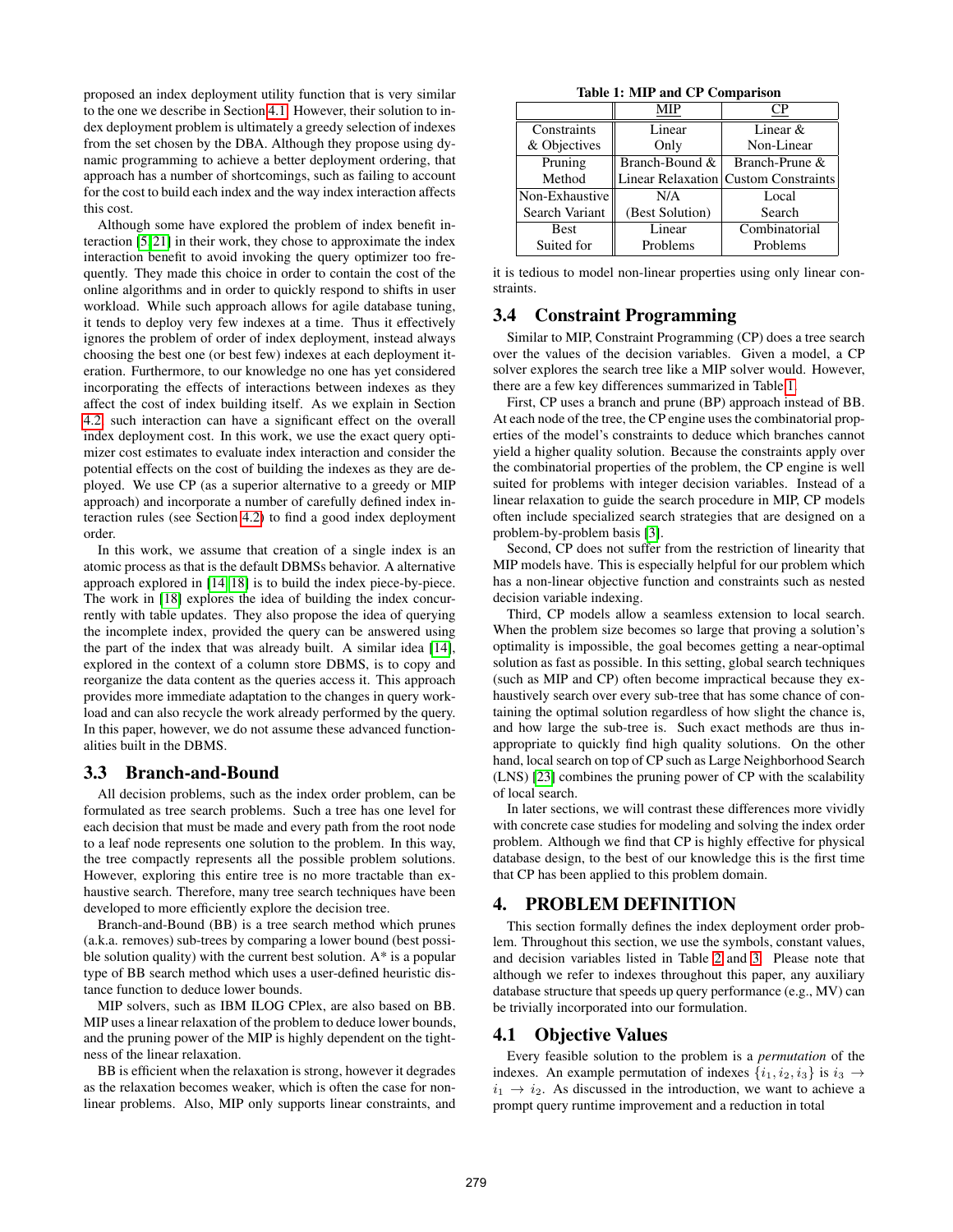deployment time. Hence, the metric *Query Runtime* we define to compare solutions is the area under the improvement curve illustrated in Figure [4.](#page-4-3) This area is de- $\tilde{\kappa}$ fined by  $\sum_i (R_{i-1}C_i)$ , the summed products of the previous total query runtime and the cost to create the  $i^{th}$ index. The previous total query runtime is used because the query speedup occurs only after we complete the deployment of an index.



<span id="page-4-3"></span>Figure 4: Objective Values

Table 2: Symbols & Constant Values (in lower letters)

<span id="page-4-1"></span>

| $i \in I$            | An index. $I = \{i_1, i_2, , i_{ I }\}\$    |  |  |  |  |  |
|----------------------|---------------------------------------------|--|--|--|--|--|
| $q \in Q$            | A query.                                    |  |  |  |  |  |
| $\overline{p \in P}$ | A query plan (a set of indexes).            |  |  |  |  |  |
| $plans(q) \in P$     | Feasible query plans for query $q$ .        |  |  |  |  |  |
| qtime(q)             | Original runtime of query $q$ .             |  |  |  |  |  |
| qspdup(p, q)         | Speed-up of using plan $p$ for query $q$    |  |  |  |  |  |
|                      | compared to the original runtime of $q$ .   |  |  |  |  |  |
| ctime(i)             | Original creation cost of index $i$ .       |  |  |  |  |  |
| cspdup(i, j)         | Speed-up of using index $j$ for index $i$ . |  |  |  |  |  |

Because we would like to reduce the query runtimes and total deployment time, the smaller the area the better the solution. Thus, this objective function considers prompt query speed-ups and total deployment time simultaneously.

# <span id="page-4-0"></span>4.2 Index Interactions

This section describes the various index interactions, which make the problem unique and challenging.

Competing Interactions: Unlike typical job sequencing problems, completing a job (i.e. building an index) in this problem has varying benefits depending on the completion time of the job.

This is because a DBMS can only use one query execution plan at a time. Consider the indexes  $i_1(City)$  and  $i_2(City, Salary)$ from the following query:

SELECT AVG(Salary) FROM People

WHERE City=Prov

Assume the query plan using  $i_1$  is 5 seconds faster than a full scan while the plan using the covering index  $i_2$  is 20 seconds faster.

The sequence  $i_1 \rightarrow i_2$  would have a 5 second speed-up when  $i_1$ is built, and only 20 − 5 = 15 second speed-up when  $i_2$  is built because the query optimizer in the DBMS picks the fastest query plan possible at a given time, removing the benefits of suboptimal query plans. Likewise, the sequence  $i_2 \rightarrow i_1$  would observe no speed-up when  $i_1$  is built. We call this property *competing interactions* and generalize them by constraint [3](#page-4-4) in the mathematical model.

Query Interactions: It is well known that two or more indexes together can speed up query execution much more than each index alone. Suppose we have two indexes  $i_1(City)$  and  $i_2(EmpID)$ for the following query:

SELECT .. FROM People p1 JOIN People p2

ON (p1.ReportTo=p2.EmpID) WHERE p1.City=Prov A query plan using one index ( $\{i_1\}$  and  $\{i_2\}$ ) requires a table scan for the JOIN and costs as much as the no-index plan  $\{\emptyset\}$ . A query plan using both  $i_1$  and  $i_2$  ({ $i_1, i_2$ }) avoids the full table scan and performs significantly faster. We call such index interactions *query interactions*. Because of such interactions, we need to consider the speed-ups of the three query plans separately, rather than simply summing up the benefits of singleton query plans.

Build Interactions: As a less well known interaction, some in-

<span id="page-4-2"></span>Table 3: Decision Variables (in capital letters)

|                       | The position of index $i$ in the deployment order.                                                              |
|-----------------------|-----------------------------------------------------------------------------------------------------------------|
|                       | $T_i \in \{1,  I \}\n\left \n\begin{array}{c}\n\text{The position of } \{1, 2, ,  I \}.\n\end{array}\n\right\ $ |
| $R_i$                 | Total query runtime after $i^{th}$ index is built.                                                              |
| $X_{a,i}$             | $ q$ 's speed-up after i <sup>th</sup> index is built.                                                          |
| $Y_{p,i} \in \{0,1\}$ | Whether p is available after $i^{th}$ index is built.                                                           |
| $C_i$                 | Cost to create $i^{th}$ index.                                                                                  |

dexes can be built faster if there exists another index that has some overlap with the keys or included columns of the index to be built.

For example,  $i_1(City)$  and  $i_2(City, Salary)$  have interactions in both ways. If  $i_2$  already exists, building  $i_1$  becomes substantially faster because it requires only an index scan on  $i_1$  rather than scanning the entire table. On the other hand, if there already is  $i_1$ , building  $i_2$  is also faster because the DBMS does not have to sort the entire table. We call these index interactions *build interactions* and generalize it by constraint [5](#page-4-4) in the mathematical model.

This means that the index build cost is not a constant in our problem but a variable whose value depends on the set of indexes already built. Bruno et al. [\[6\]](#page-11-15) also mentioned this effect earlier. In Section [8](#page-8-0) we show there exist a rich set of such interactions.

Precedence: Sometimes, an index *must* precede some other indexes. One example is an index on a *materialized view* (MV). A MV in a certain type of DBMS is created when its clustered index is built. Non-clustered (secondary) indexes on the MV cannot be built before the clustered index. Hence, the clustered index must precede the secondary indexes on the same MV in a feasible solution for such a DBMS.

Another example is a secondary index that exploits *correlation* [\[16\]](#page-11-19). For example, SQL Server supports the *datetime correlation optimization* which exploits correlations between clustered and secondary datetime attributes. To work properly, such an index requires the corresponding clustered index to be built first.

Detection: Some prior work explored a way to efficiently find such interacting indexes [\[21\]](#page-11-14). In our experiments, we detect interactions by calling the query optimizer with hypothetical indexes as detailed in Section [8.](#page-8-0)

### <span id="page-4-5"></span>4.3 Mathematical Model

Embodying the concepts of index interactions discussed above, the full mathematical model is defined as follows,

<span id="page-4-4"></span>
$$
\text{Objective:} \qquad \qquad \min \sum_{i} \left( R_{i-1} C_i \right) \tag{1}
$$

Subject to: 
$$
Y_{p,i} = \{T_j \leq i : \forall j \in p\} : \forall p, i
$$
 (2)

$$
X_{q,i} = \max_{p \in plans(q)} qspdup(p,q)Y_{p,i} : \forall q, i \tag{3}
$$

$$
R_i = \sum_{q} (qtime_q - X_{q,i}) : \forall i \tag{4}
$$

$$
C_{T_i} = ctime(i) - \max_{j:T_j < T_i} cspdup(i, j) : \forall i \tag{5}
$$

[\(2\)](#page-4-4) states that a query plan is available only when all of the indexes in the query plan are available. [\(3\)](#page-4-4) calculates the query speed-up by using the fastest query plan for the query at a given time. [\(4\)](#page-4-4) sums up the speed-ups of each query and subtract from the original query runtime to get the current total runtime. [\(5\)](#page-4-4) calculates the cost to create index i  $(C_{T_i})$  because C is indexed by the order) by considering the fastest available  $(T_j < T_i)$  interaction. For simplicity, this constraint assumes every build interaction is pair-wise (one index helps one other index). So far we have ob-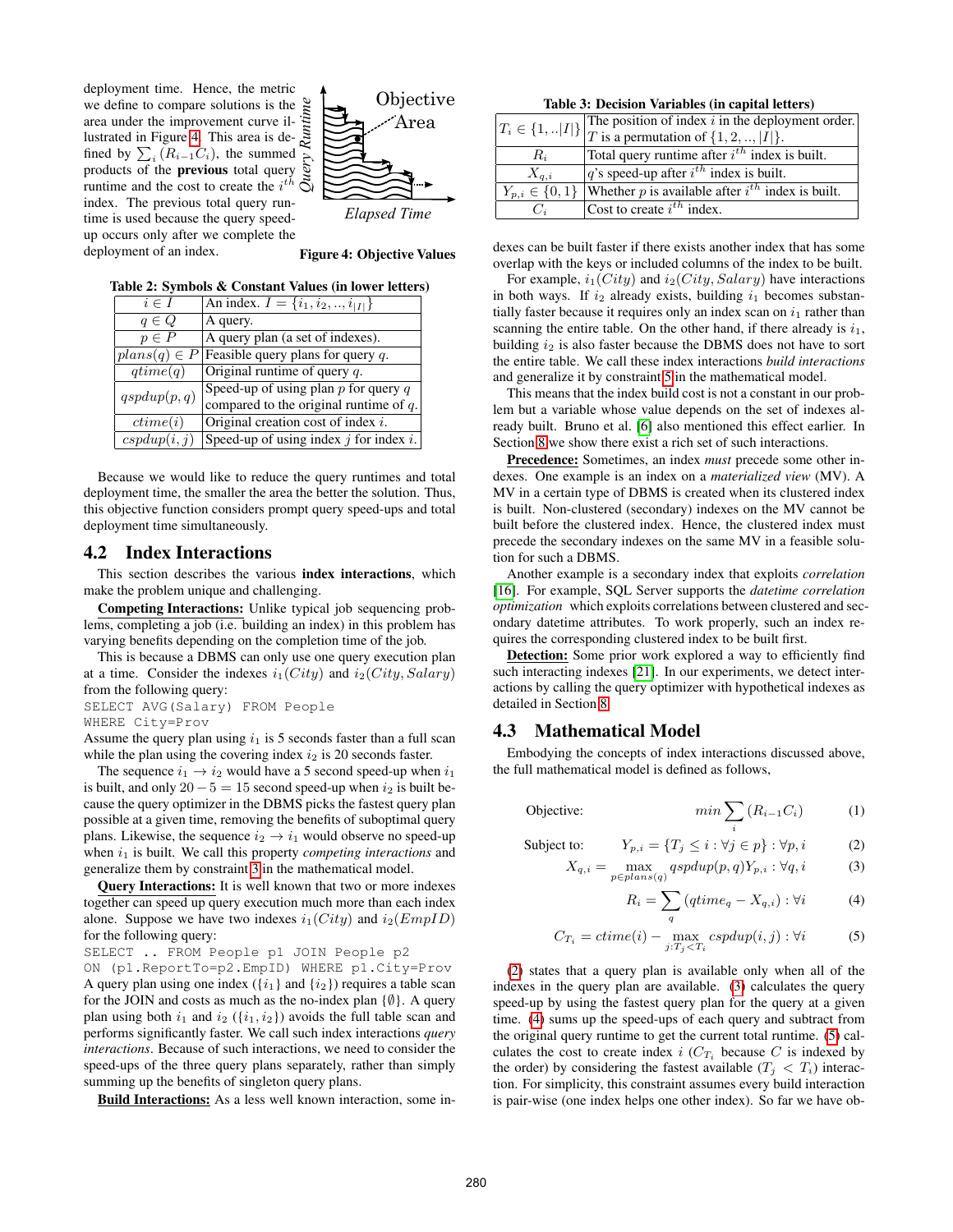

<span id="page-5-1"></span>served this to be the case, but this constraint can easily be extended for arbitrary interactions by doing a similar formulation using  $X$ and Y variables.

Given this mathematical formulation, our goal is to find the permutation with the minimal objective value and prove its optimality. However, for large problems where an optimality proof is intractable, we are satisfied with any solution that can be found quickly and makes a significant improvement over a greedy solution technique.

#### 4.4 Discussion

In formalizing a problem as rich as the index deployment order problem there are many choices to be made. One option is to simplify the problem to have some nice theoretical properties, such as good approximation algorithms and tight lower bounds. Another approach is to include as much sophistication as possible in the problem formulation so that it might be deployable in industrial applications. By choosing to include all of the index interactions and a complex objective function, this work has chosen the later option. In doing so, tight lower bounds and theoretical guarantees are outside the scope of this formulation. Hopefully this short coming is balanced by broader industrial applications. In fact, the experimental results demonstrate that index interactions are an important consideration to this problem and removing them would have a significant effect on solution quality. Recognizing that theoretical guarantees are out of reach, this work will conduct a rigorous experimental study to understand the performance of several solution techniques for the index deployment order problem, and focus on the scale of problems that are necessary for industrial deployment.

The objective function is another area of many choices. For example, putting different weights on particular queries can be incorporated by simply scaling up or down runtimes of the queries. Or, one can consider minimizing the total deployment time,  $\sum C_i$ , like [\[6\]](#page-11-15). In either case, most of the modeling and pruning strategies in this paper will be usable with minor modifications.

### <span id="page-5-0"></span>5. PROBLEM PROPERTIES

This problem has up to |I|! possible solutions. An exhaustive search method that tests all the solutions is intractable even for small problems. In this section, we analyze the combinatorial properties of the problem. Based on the problem specific structure, such as index interactions, we established a rich set of pruning techniques which significantly reduce the search space. This section describes the intuition behind each optimization technique and how we apply it to the problem formulation. The formal proofs and cost analysis of each technique can be found in the extended version of the paper [\[15\]](#page-11-20).

These techniques are inherent properties of the problem which are independent of a particular solution procedure. In fact, we demonstrate that these techniques reduce the runtime of both MIP and CP solvers by several orders of magnitude in Section [8.](#page-8-0)

#### 5.1 Alliances

The first problem property is an *alliance* of indexes that are al-

<span id="page-5-3"></span><span id="page-5-2"></span>ways used together. We can assume that such a set of indexes are always created together.

Figure [5](#page-5-1) exemplifies alliances of indexes. The figure illustrates 4 query plans with 6 indexes;  $\{i_1, i_3\}$ ,  $\{i_1, i_3, i_5\}$ ,  $\{i_2, i_5\}$ ,  $\{i_4, i_6\}$ . Observe that  $i_1$  and  $i_3$  always appear together in all query plans they participate in. Therefore, creating only one of them gives no speed-up for any query. This means we should always create the two indexes together. Hence, we add a constraint  $T_{i_1} = T_{i_3} + 1$ . Same to  $i_4$  and  $i_6$ . Note that  $i_2$  and  $i_5$  are **not** an alliance because  $i_5$  appears in the query plan  $\{i_1, i_3, i_5\}$  without  $i_2$ . An alliance is often a set of strongly interacting indexes each of which is not beneficial by itself. An alliance of size *n* essentially removes  $n-1$ indexes and substantially simplifies the problem.

#### 5.2 Colonized Indexes

The next problem property is a *colonized* index which is a onedirectional version of alliances. If all interactions of an index, i, contain another index,  $j$  but not vice versa, then  $i$  is called a colonized index and should be created after  $i$ .

Figure [6](#page-5-2) shows a case where  $i_1$  is colonized by  $i_2$ .  $i_1$  always appears with  $i_2$  in all query plans  $i_1$  participates, but not vice versa because there is a query plan that only contains  $i_2$ .

In such a case, creating  $i_1$  alone always yields no speed-up. On the other hand, creating  $i_2$  alone might provide a speed-up. Thus, it is always better to build the colonizer first;  $T_{i_1} > T_{i_2}$ .

Observe that  $i_1$  is not colonized by  $i_3$  or  $i_4$  because  $i_1$  appears in plans where only one of them appears. In fact, if the plan  $\{i_1, i_2, i_4\}$ is highly beneficial, the optimal solution is  $i_2 \rightarrow i_4 \rightarrow i_1 \rightarrow i_3$ , so  $T_{i_1} > T_{i_3}$  does not hold. Likewise, if the plan  $\{i_1, i_2, i_3\}$  is highly beneficial, the optimal solution is  $i_2 \rightarrow i_3 \rightarrow i_1 \rightarrow i_4$ , so  $T_{i_1} > T_{i_4}$  does not hold.

#### 5.3 Dominated Indexes

The next problem property is called a *dominated* index which is an index whose benefits are always lower than benefits of another index. Dominated indexes should always be created last.

To simplify, consider the case where indexes have the same build cost and every query plan is used for different queries. For the full formulation without these simplifications, see the extended version [\[15\]](#page-11-20).

Figure [7](#page-5-3) depicts an example where  $i_1$  is dominated by  $i_2$ . The maximum benefit of an index is the largest speed-up we get by building the index. For example, the maximum benefit of  $i_1$  occurs when there already exists  $i_3$ , which is  $1 + 3 = 4$  seconds. Conversely, the minimum benefit is the smallest speed-up we get by building the index.  $i_1$ 's minimum benefit happens when there is no  $i_3$  index; only 1 second. On the other hand, both the maximum and minimum benefits of  $i_2$  are 5 seconds.

Hence, the speed-up of building  $i_1$  is always lower than the speedup of building  $i_2$ . As our objective favors a larger speed-up at an earlier step, we should always build  $i_2$  before  $i_1$ ;  $T_{i_1} > T_{i_2}$ .

### 5.4 Disjoint Indexes and Clusters

The next problem property is called a *disjoint* index, which is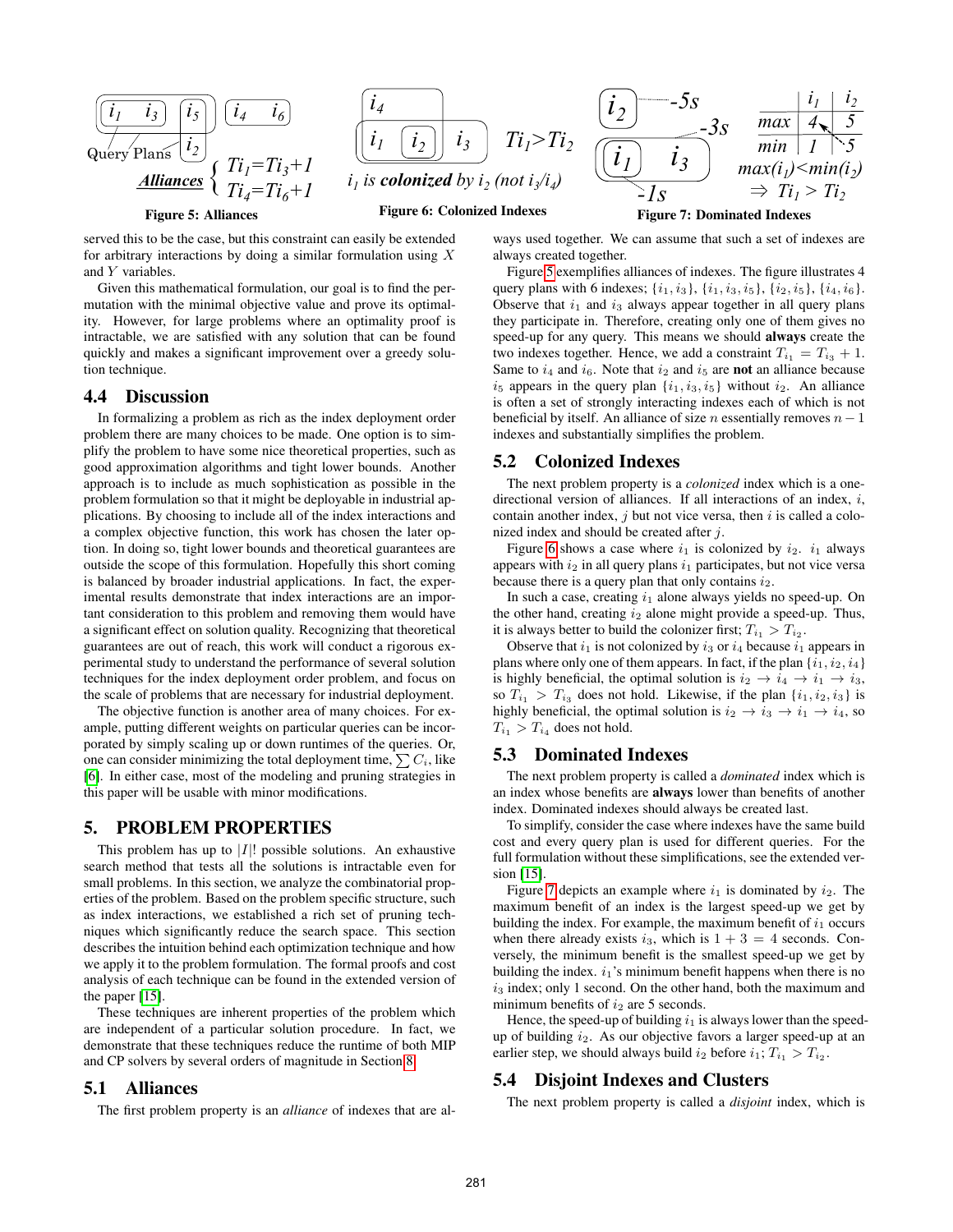an index that has no interaction with other indexes. Such indexes do not give or receive any interaction to affect the build time and speed-up and sometimes we can deduce powerful constraints from them. Figure [8](#page-6-0) shows an example of a disjoint index i<sup>4</sup> and a *disjoint cluster*  $M_1 = \{i_1, i_2, i_3\}$  which has no interaction with other indexes except the members of the cluster.

Suppose we already have a few additional constraints that define the relative order of  $\{i_1, i_2, i_3\}$  is  $i_1 \rightarrow i_2 \rightarrow i_3$  and we need to insert  $i_4$  into the order. Among the four possible locations for  $i_4$ , we can uniquely determine the best place, which we call the *dip*.

We know the placement of  $i_4$  does not affect the build cost and the speed-up of any index in  $M_1$  because  $i_4$  and  $M_1$  are disjoint. In such a case, we should place i<sup>4</sup> after an index whose *density* (the gradient of the diagonal line; speed-up divided by build cost) is larger than  $i_4$ 's density and before an index with a smaller density. Otherwise, we can improve the order by swapping  $i_4$  with another index because the shaded area in Figure [8](#page-6-0) becomes larger when we build an index with a smaller density first. In the example, the best place is between  $i_2$  and  $i_3$ , which means  $den_{i_1+i_2} > den_{i_4}$ ,  $den_{i_2} > den_{i_4}$  and  $den_{i_4} > den_{i_3}$  where  $den_x$  is the density of  $x$ . We call this location, the dip and there is always exactly one dip.

We can generalize the above technique for non-disjoint indexes when they have special properties which we call *backward-disjoint* and *forward-disjoint*. Consider two disjoint clusters  $M_i$  and  $M_j$ which contain index  $i$  and  $j$  respectively. In order to determine whether  $i$  precedes or succeeds  $j$  in the complete order, we can investigate the interacting indexes of  $i$  and  $j$ .

 $i$  is said to be backward-disjoint regarding  $j$  when all interacting indexes of  $i$  and  $j$  are built after  $i$  or before  $j$ . Conversely,  $i$  is said to be forward-disjoint regarding  $j$  when all interacting indexes are built before i or after j, in other words when j is backward-disjoint regarding i. A disjoint index is both backward and forward disjoint regarding every other disjoint index. Initially most indexes have no disjoint properties, but with the additional constraints from other properties they often become backward or forward disjoint.

An intuitive description of  $i$  being backward-disjoint regarding  $j$ is that  $i$  and  $j$  behave as disjoint indexes when we are considering a subsequence  $j \to X \to i$  for arbitrary X, so i is *disjoint in a backwards order*. Because of the property of disjoint indexes, the subsequence must satisfy  $den_i < den_j$  if it is an optimal solution. Thus, if we know  $den_i > den_j$ , we can prune out all solutions that build j before i. Conversely, if i is forward-disjoint and  $den_i <$  $den_j$ , then i always succeeds j.

### 5.5 Tail Indexes

Because of the inequality constraints given by the above properties, sometimes a single index is uniquely determined to be the last (*tail*) index. In that case, we can eliminate the index from the problem for two reasons. First, the last index cannot cause any interaction to speed up other indexes either in query time or build time because all of them precede the last index. Second, the interactions the last index receives from other preceding indexes do not depend on the order of other indexes; all the other indexes are already built. Therefore, we can remove the last index and all of its interactions from consideration, substantially simplifying the problem.

We can extend this idea even if there are multiple candidates for the last index by analyzing the possible tail index patterns.

For example, in the TPC-H problem solved in Section [8.1,](#page-9-0)  $i_1$  and  $i_2$  turn out to have many preceding indexes and thus the possible orders of them are n (last),  $n - 1$  (second to last) and  $n - 2$  (third to last). All possible patterns of the last 3 tail indexes are listed in Figure [9.](#page-7-2) It also shows the last part of the objective area (*tail objective*) for the 3 tail indexes in each pattern (the shaded areas). We can



<span id="page-6-0"></span>Figure 8: Disjoint Indexes and Disjoint Clusters

calculate the tail objectives because the *set* of preceding indexes is known therefore, regardless of their orders, their interactions to the tail indexes are determined.

Remember that there are many other preceding indexes before the tail indexes. Therefore, we cannot simply compare the tail objectives. For example, the tail objective of  $i_2 \rightarrow i_5 \rightarrow i_1$  in Fig-ure [9](#page-7-2) is smaller than that of  $i_4 \rightarrow i_1 \rightarrow i_2$ . However, because the set of preceding indexes is different, we cannot tell if the former tail pattern is better than the latter.

Nevertheless, we can compare the tail objectives if the set of tail indexes is equivalent.  $i_4 \rightarrow i_1 \rightarrow i_2$  and  $i_1 \rightarrow i_4 \rightarrow i_2$ contain the same set of indexes, thus *the set of preceding indexes is the same too*, which means the objective areas and the order of preceding indexes is exactly the same after we optimize the order of preceding indexes (again, the tail indexes do not affect preceding indexes). Hence, we can determine which tail pattern is better by comparing tail objectives.

Notice that the tail patterns in Figure [9](#page-7-2) are grouped by the set of tail indexes and also sorted by the tail objectives in each group. The ones with the smallest tail objective in each group are called the *champion* of the group and they should be picked if the set of indexes are the tails.

Now, observe that  $i_2$  appears as the last index in every champion (in bold font) of all groups. This means  $i_2$  is always the last created index in the optimal deployment order because its tail is always one of the tail champions.

### 5.6 Iterate and Recurse

We can repeat the tail analysis by fixing  $i_2$  as the last index and considering a sub-problem without  $i_2$ . Not surprisingly, we could then uniquely identify  $i_1$  as the second-to-last index.

Furthermore, by removing the determined indexes (and their query plans) and considering the already introduced inequalities, each analysis described in this section can apply more constraints. Therefore, we repeat this process until we reach the fixed-point. This pre-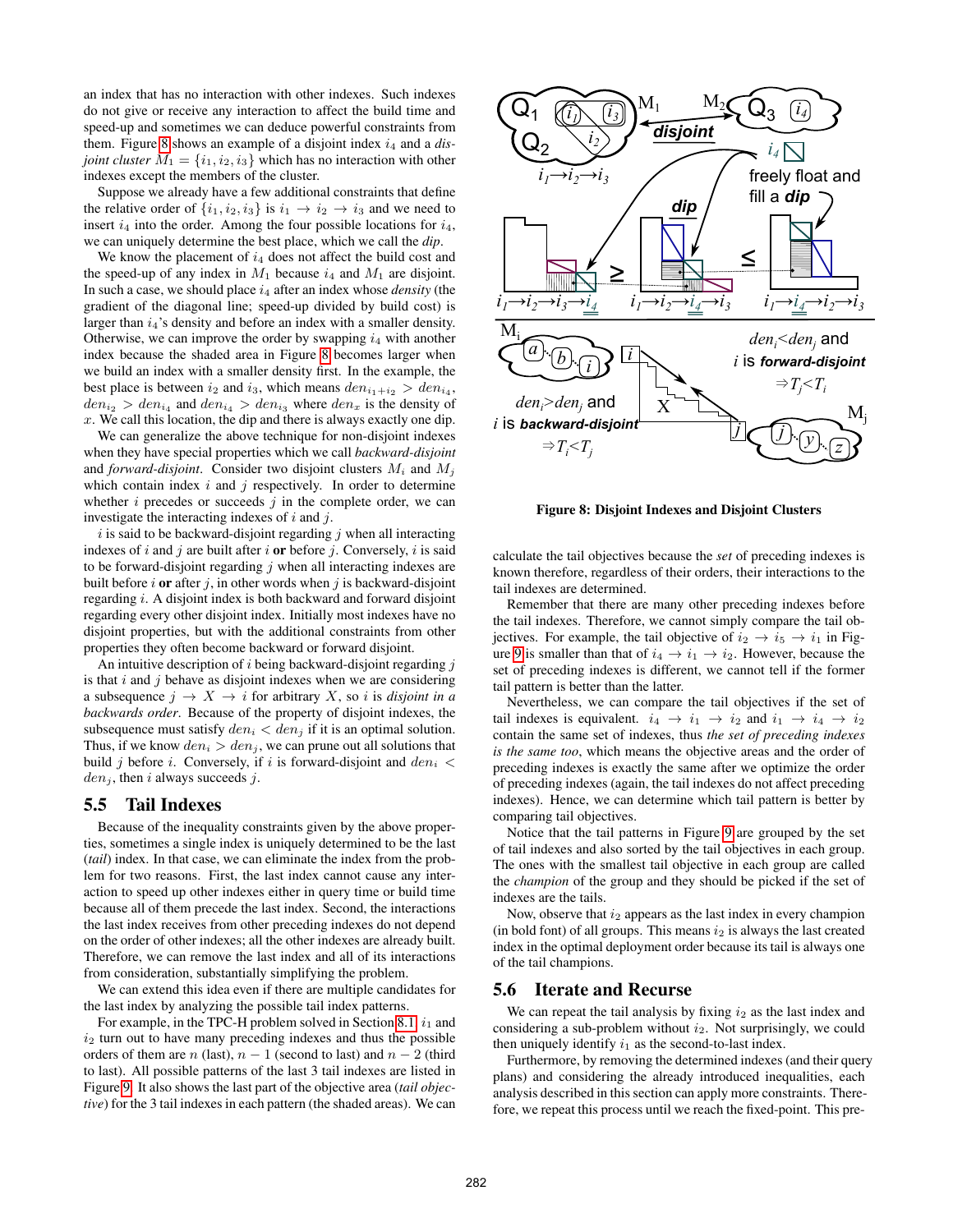

<span id="page-7-2"></span>Figure 9: Comparing Tail Indexes of Same Index Set in TPC-H

analysis reduces the size of search space dramatically. In the experimental section, we demonstrate that the additional constraints speed up both CP and MIP by several orders of magnitude.

### <span id="page-7-0"></span>6. CONSTRAINT PROGRAMMING

In this section, we describe how we translate the mathematical model given in Section [4.3](#page-4-5) into a Constraint Programming (CP) model. We then explain how the problem is solved with a CP solver. To illustrate why CP is well suited for this problem, we will compare the CP model to that of MIP throughout this section.

#### <span id="page-7-4"></span>6.1 CP Model

CP allows a flexible model containing both linear and non-linear objectives and constraints. The mathematical formulation presented in Section [4.3](#page-4-5) can be modeled in standard CP solvers (e.g., COMET) almost identically, unlike MIP where the model is more obfuscated (an equivalent MIP model is given in the extended version [\[15\]](#page-11-20)).

<span id="page-7-3"></span>

| Objective: | $min \sum (R[i-1]C[i])$ (6) |  |
|------------|-----------------------------|--|
|            |                             |  |

$$
Y[p, i] = \bigwedge_{j \in p} (T[j] \le i) : \forall p, i \quad (8)
$$

 $all different(T)$  (7)

$$
X[q, i] = \max_{p \in plans(q)} (qspdup(p, q)Y[p, i]) : \forall q, i \quad (9)
$$

$$
R[i] = \sum_{q} (qtime(q) - X[q, i]) : \forall i \ (10)
$$

$$
C[T[i]] = ctime(i) - \max_{j}((T[j] < T[i])cspdup(i, j)) : \forall i \ (11)
$$

Objective: Just like the mathematical model, our CP model minimizes the sum of  $R[i - 1]C[i]$ . Although this sounds trivial, MIP cannot directly accept a product of variables  $(R \text{ and } C)$  as an objective.

The most common technique for linearizing a product of variables in MIP is to *discretize* the entire span to a fixed number of uniform timesteps and define the value of each variable at each timestep as an independent variable [\[22\]](#page-11-21).

However, in addition to losing accuracy, discretization causes severe problems in performance and scalability of MIP which are verified in the experimental section.

*alldifferent* constraint: The variable  $T$  is given in  $(7)$  which uses *alldifferent*. This interesting constraint in CP assures all the variables in  $T$  are a permutation of their values. The same constraint in MIP would require  $|I|^2$  inequalities on elements of T. The CP engine represents it with a *single* constraint which is computationally efficient. This is one of the most vivid examples showing that CP is especially suited for combinatorial problems and how beneficial it is for modeling and optimization purposes.

**Logical AND:** The AND constraints on  $Y(2)$  $Y(2)$  are translated di-rectly into [\(8\)](#page-7-3). Although this sounds trivial, again, it is challenging in MIP. Logical AND is essentially a product of boolean variables, which is non-linear, just as the objective was. Modeling such non-linear constraints causes MIP additional overhead and memory consumption as well as model obfuscation.

**MIN/MAX sub-problem:** The constraints on  $X$  [\(3\)](#page-4-4) which employ the fastest available speed-up for each query are translated directly into [\(9\)](#page-7-3). Yet again, this is not easy nor efficient in MIP because MIN/MAX is non-linear.

In MIP, this has to be represented as summation of  $Y$  and  $qspdup$ where only one of  $Y$  for each query takes the value of 1 at a given time. Some MIP solvers provide min/max constraint and internally do this translation on behalf of users, but the more severe problem is its effect on performance. When MIP considers the linear relaxation of  $X$ , min/max constraint yields little insight. Hence, its BB degenerates to an exhaustive search.

Nested variable indexing: The constraints on  $C(5)$  $C(5)$  are translated directly into [\(11\)](#page-7-3). However, this causes two problems in MIP. One is the MIN/MAX as described above, another is the nested variable indexing  $C_{T_i}$ . Notice that T is also a variable. Such a constraint cannot be represented in a linear equation. Hence, MIP has to change the semantics of the variable  $C$  itself and re-formulate the all of the constraints and the objective calculation.

Additional constraints: Finally, we add the additional constraints developed in Section [5](#page-5-0) to reduce the search space.

### 6.2 Searching Strategy

CP employs branch-prune (BP) instead of BB used by MIP. These two approaches have very different characteristics. In summary, CP is a *white-box* approach with a smaller footprint as opposed to the *black-box* approach of MIP.

Pruning: CP is able to prune the search space by reasoning over the combinatorial properties of the constraints presented in section [6.1.](#page-7-4) It also utilizes the problem specific constraints we developed in Section [5](#page-5-0) to efficiently explore only high quality index orders. Our experimental results demonstrate that combinatorial based pruning is much more effective for this problem than a BB pruning based on a linear relaxation.

Branching: Users *can* and *must* specify how CP should explore the search space. In our case, we found that it is most effective for the search to branch on the  $T[i]$  variables and that a *First-Fail* (FF) search procedure was very effective for solving this problem and proving optimality with very small memory footprint.

A FF search is a depth-first search using a dynamic variable ordering, which means the variable ordering changes in each node of the search tree. At each node the variables are assigned by increasing the domain size. Due to the additional constraints, the domains of the  $T[i]$  variables vary significantly. This helps the FF heuristic to obtain optimality.

On the other hand, MIP automatically chooses the branching strategy. This is efficient when the linear relaxation is strong, but, when it is not, the BB search degenerates to an exhaustive breadthfirst search which causes large memory consumption and computational overhead. In fact, we observe that MIP finds no feasible solution for large problems within several hours and quickly runs out of memory.

# <span id="page-7-1"></span>7. LOCAL SEARCH

Although CP is well suited for this ordering problem, when there is a large number of indexes with dense interactions between them,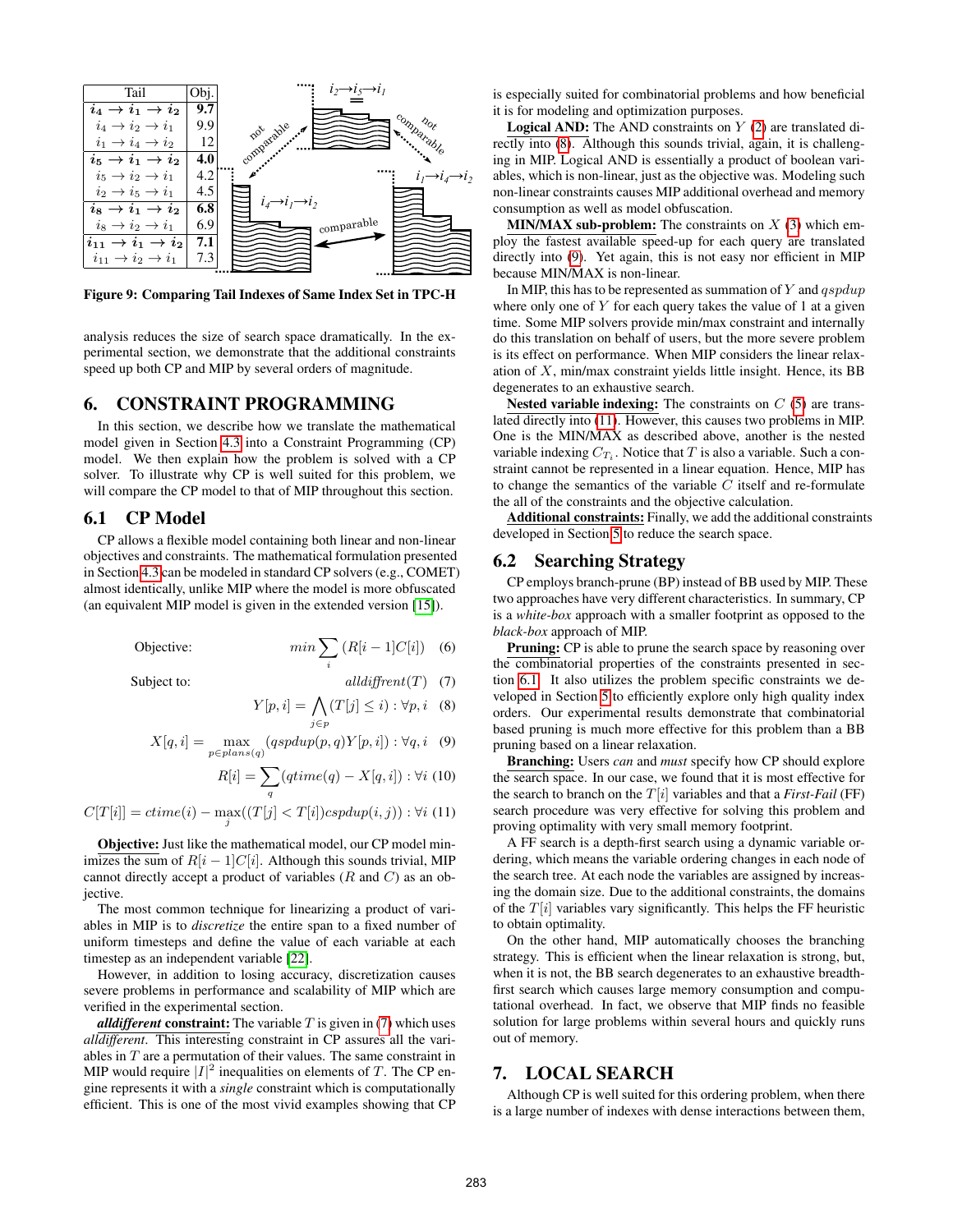

<span id="page-8-1"></span>Figure 10: Tuning Large Neighborhood Search

proving optimality is intractable. In such a case, our goal is to find a high quality solution quickly.

The simplest approach is to keep running exact search algorithms until some time limit and report the best solution. In fact, this is the standard method in MIP. However, such an approach is often impractical to find good solutions within a short time period as described in Section [3.4.](#page-3-3) On the other hand, the probability of finding a good solution with a simple random sampling is too small for large problems because of the factorial number of possible orderings. One of the advantages of CP is that a CP formulation can be effortlessly extended to *Local Search* which addresses these problems.

Local search is a family of algorithms for quickly finding high quality solutions. There are many possible local search meta-heuristics to choose from such as, Tabu Search (TS) [\[12\]](#page-11-22), Simulated Annealing, Ant Colony optimization, Large Neighborhood Search (LNS) [\[23\]](#page-11-18), and Variable Neighborhood Search (VNS). We consider two TS methods, LNS and VNS. TS is a natural choice because it is effective on problems with a highly connected neighborhood (such as this one, where nearly all index permutations are feasible). We also consider LNS and VNS because they are a simple extension of a CP formulation and the CP formulation proved to be very effective on smaller instance sizes.

# 7.1 Tabu Search (TS)

Tabu Search (TS) is a simple method for performing gradient descent on the index permutation. At each step, TS considers swapping a pair of elements in  $T$ . To avoid being trapped in local optima and repeating the same swap, TS maintains a *Tabu list*. The elements recently swapped are considered in probation for some number of steps (called *Tabu length*). During those steps, TS does not consider swapping those elements and hopefully escapes local optima.

We implemented and evaluated two Tabu Search methods; TS-BSwap (*Best-Swap*) and TS-FSwap (*First-Swap*). TS-BSwap considers swapping all possible pairs of indexes at each iteration except the Tabu list, and takes the pair with the greatest improvement. TS-FSwap stops considering swaps when it finds the first pair that brings some improvement.

TS-BSwap will result in better quality while TS-FSwap will be more scalable because quadratic time of checking all pairs may take considerable time in large problems.

### 7.2 Large Neighborhood Search (LNS)

Figure [10](#page-8-1) illustrates how a LNS algorithm executes. A LNS algorithm works by taking a feasible solution to an optimization problem and relaxing some of the decision variables. A CP search is then executed on the relaxed variables while the other variables remain fixed. If the CP search is able to assign the relaxed variables and improve the objective value, then it becomes the new current solution, otherwise the solution is reset and a new set of variables are randomly selected for relaxation (*restart*). Like most local search algorithms, this procedure is repeated until a time limit is reached. In this way, LNS leverages the power of a CP solver to efficiently search a large neighborhood of moves from the current best solution.

The CP model for our LNS algorithm was presented in Section [6.1,](#page-7-4) to complete the picture we need to explain our relaxation strategy. For simplicity we use a very basic relaxation, 5% of the indexes are selected uniformly at random for relaxation. A new relaxation is made if one of these two conditions is met; (1) the CP solver proves no better solution exists in this relaxation; (2) the CP solver has to back track over 500 times during the search (in LNS this is called the failure limit). We found this relaxation size and failure limit effectively drove the search to a high quality solution.

# 7.3 Variable Neighborhood Search (VNS)

One difficulty of a LNS algorithm is how to set the parameters for relaxation size and failure limit. As depicted in Figure [10,](#page-8-1) if they are set too small it is easy to get stuck in a local minimum. If they are too large the performance may degrade to a normal CP approach. Furthermore, different problem sizes may prefer different parameter settings. Our remedy for this difficulty is to change the parameters during search. This technique is well known as Variable Neighborhood Search (VNS) [\[11\]](#page-11-23).

Our VNS approach is to start the search on a small neighborhood and inspect the behavior of the CP solver to increase the neighborhood and escape local minima only when it is necessary. The intuition is, if the relaxation terminates because the CP solver proves there is no better solution, then we are stuck in a local minimum and the relaxation size must increase. However, if the CP solver hits the failure limit without proof, then we should do more exploration in the same size neighborhood, which is achieved by increasing the failure limit. Specifically, we group the relaxations into groups of 20 and if more than 75% of these relaxations were proofs then we increase the relaxation size by 1%, otherwise we increase the failure limit by 20%.

In the experimental section, we find this VNS strategy has two benefits. First it guides the algorithm to high-quality solutions faster than a regular LNS and also consistently found higher quality solutions. Second, VNS is highly scalable and stable even for a problem with hundreds of indexes, which is not the case with the other methods.

# <span id="page-8-2"></span>7.4 Greedy Initial Solution

As described in the introduction, greedy algorithms are scalable but have no quality guarantees. Nonetheless, a greedy algorithm can provide a great initial solution to start a local search algorithm.

To that end, we devise a greedy algorithm which gives a much better initial solution than starting from a random permutation. The key idea of the algorithm is to consider interactions of each index as future opportunities to enable a beneficial query plan that requires two or more indexes. We greedily choose the index with the highest density (benefit divided by the cost to create the index) at each step. Here, the benefit is the query speed-up achieved by adding the index *plus* the potential benefits from interactions. We find query plans that contain the index but are not yet feasible because of missing indexes, then equally attribute the speed-up of the query plan to the missing indexes, dividing the benefit by the count of them. For more details and analysis of its quality, see the extended version [\[15\]](#page-11-20).

### <span id="page-8-0"></span>8. EXPERIMENTS

We implemented our prototype of the index ordering problem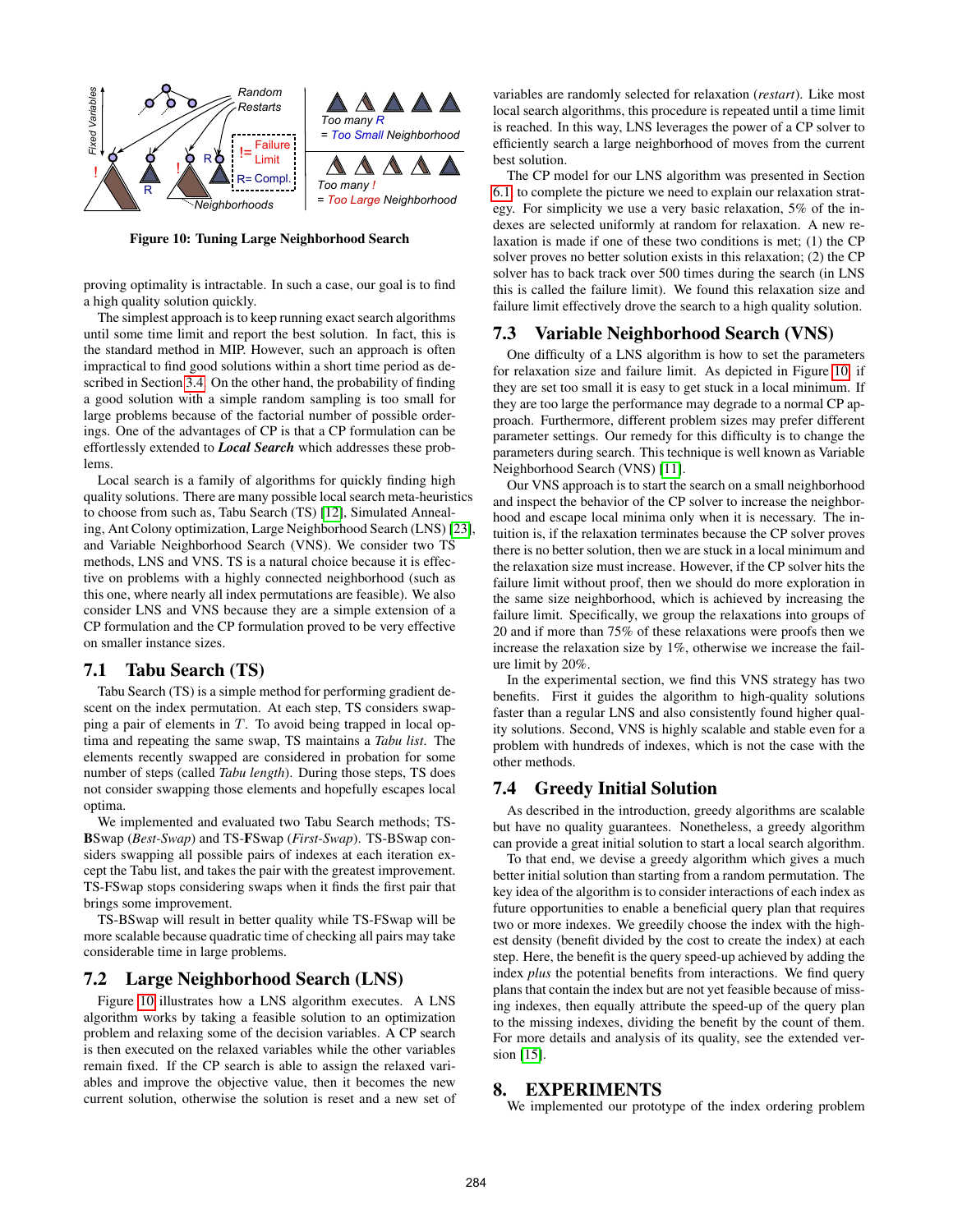solver with a popular commercial DBMS and its design tool for the experiments. We also used COMET 2.1 as a CP/LNS solver and ILOG CPlex 12.2 as a MIP solver. All experiments are done in a single machine with a Dual-Core CPU and 2 GB of RAM. CPlex automatically parallelized the MIP on the dual core while CP and local search in COMET only used one core.

We use two standard benchmarks as datasets; TPC-H and TPC-DS. Table [4](#page-9-1) shows the size of each dataset. TPC-DS is a major revision of TPC-H to reflect the complex query workloads and table scheme in real data analysis applications. TPC-DS has many more queries, each of which is substantially more complex and requires several indexes to efficiently process when compared to TPC-H. Hence, the design tool suggested 148 indexes (up to 300 depending on configurations of the tool). There is even a query plan that uses as many as 13 indexes together. We also found a rich set of index interactions in both datasets.

We detect various query plans and interactions as follows. We first call the DBMS's what-if query optimizer with all hypothetical indexes suggested by the DBMS's database designer. The query optimizer returns the best *atomic configuration* [\[10\]](#page-11-9). We then remove the hypothetical indexes in the atomic configuration and call the optimizer again, getting a sub-optimal atomic configuration. We repeat these steps several times for each query. The resulting set of atomic configurations are the query plans, from which we extract the competing and query interactions. We do the same with the queries to create indexes for detecting the build interactions.

<span id="page-9-1"></span>Table 4: Experimental Datasets

| Dataset $   Q     I  $       |  | P |                                 |     | Largest   #Inter.   #Inter.<br>Plan   (Build)   (Query) |
|------------------------------|--|---|---------------------------------|-----|---------------------------------------------------------|
|                              |  |   | TPC-H   22   31   221   5 Index | 31' | 80                                                      |
| TPC-DS 102 148 3386 13 Index |  |   |                                 | 243 | 1363                                                    |

# <span id="page-9-0"></span>8.1 Exact Search Results

We verified the performance of each method to find and prove the optimal solution with the TPC-H dataset.

We compared the performance of MIP and CP methods with and without the additional constraints, varying the number of indexes (size of the problem). For MIP, we discretized the problem for |I| ∗ 20 timesteps. We also varied the density of the problem. *low* density means we remove all suboptimal query plans and build interactions. *mid* density means we remove all but one suboptimal query plan and build interactions with less than 15% effects.

As can be seen in Table [5,](#page-9-2) neither MIP nor CP could solve even small problems without problem specific constraints, taking time that grows factorially with the number of indexes. By applying the problem specific constraints (denoted by  $+$ ), both MIP and CP were dramatically improved and took less than one minute to solve all low-density problems. For higher density problems, they took substantially longer because the pruning power of additional constraints decreases. MIP suffered more from the higher density because it results in more non-linear properties discussed in Section [6.](#page-7-0) VNS quickly found the optimal solution in all cases. In the 21 indexes and mid-density problem, VNS found a good solution within one minute and did not improve the solution for 3 hours. This strongly implies the solution is optimal, but there is no proof as the exact search methods did not finish.

Drill-Down Analysis: Table [6](#page-9-3) shows how the additional constraints from each problem property affects the performance of the complete search experiment described in Section [8.1.](#page-9-0) We start with no additional constraint and add each problem property one at a time in the following order, Alliances, Colonized-indexes, Min/maxTable 5: Exact Search (Reduced TPC-H): Time [min]. Varied the number and interaction density of indexes. VNS: No optimality proof. DF: Did not Finish in 12 hours or out-of-memory.

<span id="page-9-2"></span>

|                                                    |           |    |  |  |  | 6 11 13 22 31 16 | 21                          |
|----------------------------------------------------|-----------|----|--|--|--|------------------|-----------------------------|
| Density    low   low   low   low   low   mid   mid |           |    |  |  |  |                  |                             |
| <b>MIP</b>                                         |           |    |  |  |  |                  | $\leq$ 1 11 106 DF DF DF DF |
| CP                                                 | ←1        |    |  |  |  |                  | $7 214 $ DF DF DF DF        |
| $\overline{\mathbf{M}}$                            | 168<br>←1 |    |  |  |  |                  | DF                          |
| CP                                                 |           | 91 |  |  |  |                  |                             |
| <b>VNS</b>                                         |           |    |  |  |  |                  | $\langle 12 \rangle$        |

Table 6: Pruning Power Drill-Down (Reduced TPC-H). Time [min].

<span id="page-9-3"></span>

|         |             |          |  |    | 13   18   22   25   31 |                 |                 | - 161                                                                                                   | 21 |
|---------|-------------|----------|--|----|------------------------|-----------------|-----------------|---------------------------------------------------------------------------------------------------------|----|
| Density |             |          |  |    |                        |                 |                 | $\frac{1}{2}$ low $\frac{1}{2}$ low $\frac{1}{2}$ low $\frac{1}{2}$ low $\frac{1}{2}$ mid $\frac{1}{2}$ |    |
| CP      | <1          |          |  |    | DF DF DF DF            |                 |                 | DF                                                                                                      | DF |
| $+A$    | ←1          |          |  | DF |                        | DF DF DF        |                 | DFI                                                                                                     | DF |
| $+AC$   | ${<}1$      |          |  | 69 |                        | DF <sub>1</sub> | DF <sub>l</sub> | DF <sup>1</sup>                                                                                         | DF |
| $+ACM$  |             | $\leq$ 1 |  |    | 249                    | DF              | DF              | DF                                                                                                      | DF |
| $+ACMD$ | 24<br>$<$ 1 |          |  |    |                        |                 | DF              | DF                                                                                                      |    |
| +ACMDT  |             |          |  |    |                        |                 |                 |                                                                                                         |    |

<span id="page-9-4"></span>Table 7: Greedy, Dynamic Programming, and 100 Random Permutations for Initial Solutions. (TPC-DS is 400 times larger in scale.)

|                             |  |      | Dataset   Greedy   DP   Random (AVG)   Random (MIN) |
|-----------------------------|--|------|-----------------------------------------------------|
| TPC-H $\parallel$ 47.9 57.0 |  | 65.5 | 51.5                                                |
| $TPC-DS$ 65.9 70.5          |  | 74.1 | 69.6                                                |

domination, Disjoint-clusters, and Tail-indexes. We only used additional constraints we could deduce within one minute, so the overhead of pre-analysis is negligible.

The results demonstrate that each of the five techniques improves the performance of the CP search by several orders of magnitude without affecting optimality. The runtime of CP without pruning is roughly proportional to  $|I|$ !. Hence, the total speed-up of the additional constraints is at least  $\frac{31!}{13!}$  214 = 2.7 × 10<sup>26</sup>.

# 8.2 Local Search Results

We also studied TPC-H and TPC-DS with all indexes, query plans, and interactions. Because of the dense interactions and many more indexes, the search space increases considerably. Even CP with the problem specific constraints cannot prove optimality for this problem and gets stuck in low quality solutions. Hence, we used our local search algorithms to understand how to find high quality solutions to these large problems.

Limited Scalability of Exact Search: The MIP model suffers severely on these large problems and CPlex quickly runs out of memory before finding a feasible solution with as much as 4 GB of RAM. This is because the denser problem significantly increases the number of non-zero constraints and variables, and CPlex cannot significantly reduce the problem size in the pre-solving step. In fact, over 1 million integer variables remain after pre-solving for problems of this size. This result verifies that a linear system approach does not scale well for the index ordering problem.

Although we also tested CP in this and next experiment, CP takes a long time to find a solution better than the initial greedy solution because it is overwhelmed by a large neighborhood. These results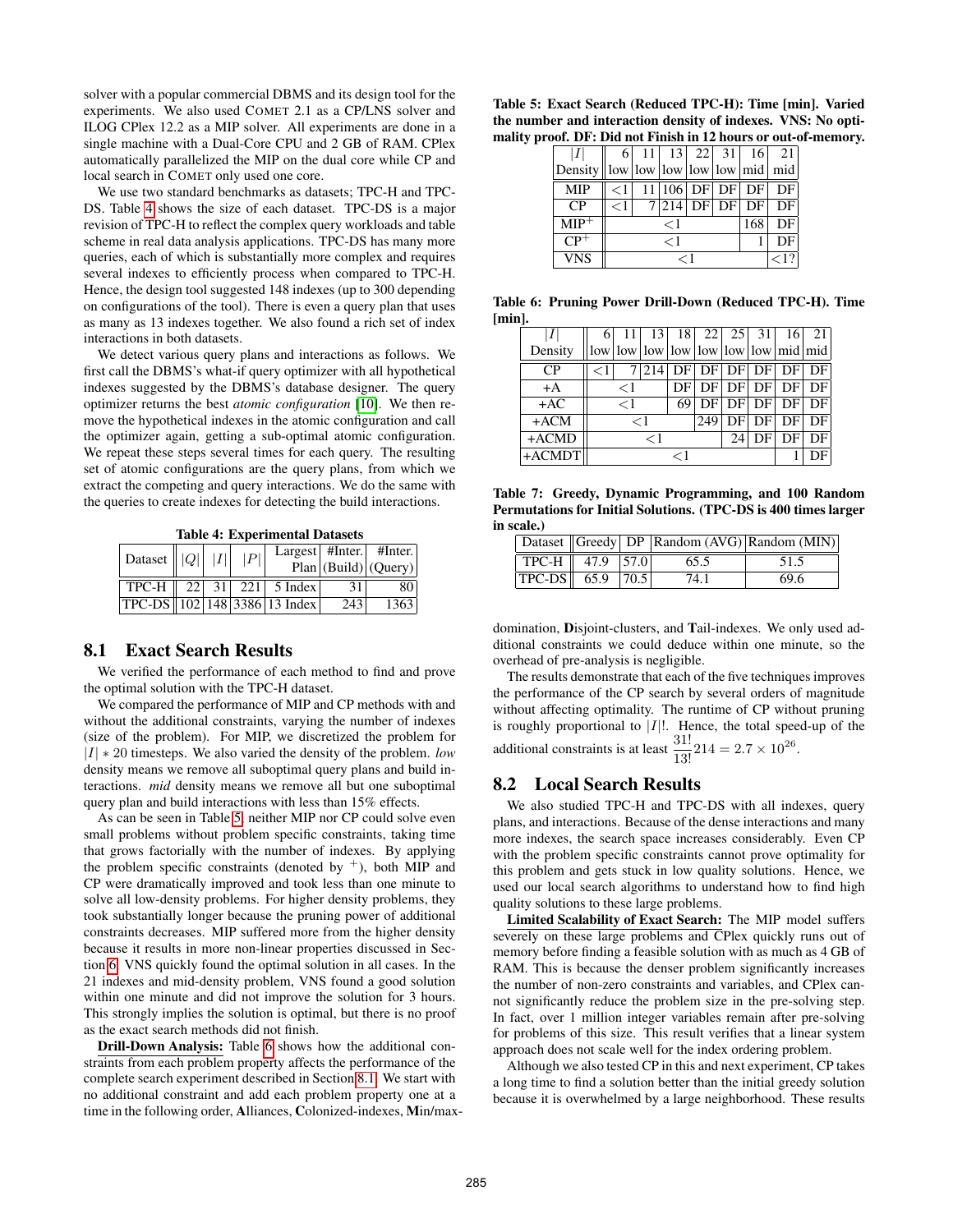

<span id="page-10-0"></span>Figure 11: Local Search (TPC-H): LNS, VNS and Tabu. (MIP runs out memory)

demonstrate the need for local search methods in larger problems as described in Section [7.](#page-7-1)

We then evaluated the performance of local search algorithms (TS, LNS, and VNS) described in Section [7](#page-7-1) on these problems. All the local search methods are implemented in COMET and given the same constraints with the same initial solution.

Algorithm Comparison for Initial Solution: Our local search uses the greedy algorithm described in Section [7.4](#page-8-2) to come up with the initial solution. We compared the quality of the initial solution with a Dynamic Programming (DP) algorithm suggested earlier by Schnaitter et al [\[21\]](#page-11-14). Detailed algorithm of our greedy and our implementation of the DP algorithm is given in the extended version of the paper [\[15\]](#page-11-20).

Table [7](#page-9-4) shows the objective value of the solutions suggested by our greedy, DP, and the average and minimum values of 100 random permutations of indexes. Our greedy solutions are always better than both the average and minimum of random permutations as well as than the DP algorithm.

The main reason our greedy algorithm achieves the better quality than the DP algorithm is that the DP algorithm does not consider how long building each index will take, assuming all index creation costs are uniform. Hence, it often chooses a compact index later even if the index has high *density* (benefit divided by creation cost).

Another problem in both our greedy and DP is that they do not consider build interaction to speed-up deployment time. The resulting index orders often do not have fast deployment time, which is one reason we need to improve the initial solution by the local search.

TPC-H Results: Figure [11](#page-10-0) shows the quality (y-axis) of solutions plotted against elapsed search time (x-axis) for the TPC-H dataset. The figure compares the LNS, VNS and two Tabu Search (TS) methods described in Section [7.](#page-7-1)

In this experiment, TS-BSwap achieves a better improvement than TS-FSwap because TS-BSwap considers all possible swaps in each iteration. VNS is comparable to the two Tabu methods while the original form of LNS takes a long time to improve the solution because it cannot dynamically adjust the size of its neighborhood. We also observed that VNS is more *stable* than LNS in that it has less variance of solution quality between runs.

TPC-DS Results: Figure [12](#page-10-1) compares VNS with Tabu Search for the TPC-DS dataset. This time, the improvement of TS-BSwap is large but very slow because it takes a very long time (50 minutes) for each iteration to evaluate  $\binom{148}{2}$  swaps. VNS achieves the best improvement over all time ranges, followed by TS-FSwap. VNS quickly improves the solution, especially at the first 15 minutes.



<span id="page-10-1"></span>Figure 12: Local Search (TPC-DS): VNS and Tabu. (MIP runs out memory)



<span id="page-10-2"></span>Figure 13: VNS (TPC-DS): Deployment Time and Average Query Runtime.

Considering that deploying the 148 indexes on the Scale-100 instance takes one day, VNS achieves a high quality solution within a reasonable analysis time.

Figure [13](#page-10-2) plots the index deployment time and average query runtime during the deployment period to analyze where the improvements of VNS comes from at each time range. The sharp improvement at the beginning ( 15 minutes) of Figure [12](#page-10-1) is mainly attributed to the improvement on deployment times by exploiting build interactions between indexes. After that, VNS mainly improves the average query runtime by deploying a set of indexes that have significant speed-ups at early steps.

#### 8.3 Discussions

Scalability and Robustness: The result shows that VNS is a scalable and robust local search method which quickly finds high quality solutions in all cases tested. The main reason the TS methods sometimes do not work well is essentially the same as why the LNS with fixed parameters does not perform well. The neighborhood size is fixed and it may be too large with TS-BSwap or too small with TS-FSwap.

It is possible to devise a hybrid Tabu method that dynamically adjusts the tuning parameters (the number of pairs to check, Tabu length, etc) for the problem, but VNS has another important property for avoiding local optima. As VNS relaxes more than two variables at each iteration, it can explore multi-swap neighborhoods that are necessary to influence large sets of interacting indexes.